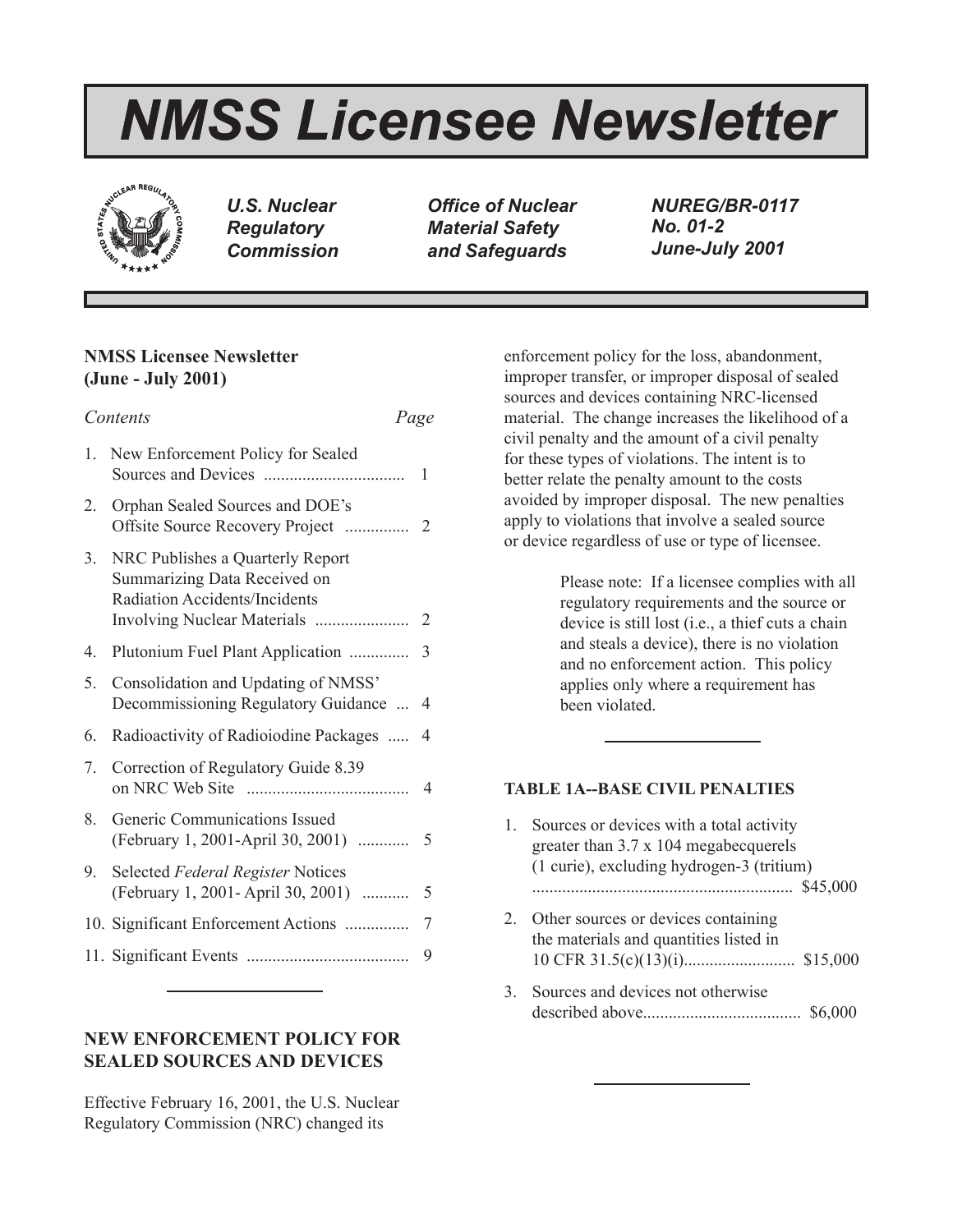#### **TABLE 1B--BASE CIVIL PENALTIES**

| <b>Severity</b> |  | <b>Base Civil Penalty Amount</b><br>Level (Percent of amount listed in Table 1A) |  |  |
|-----------------|--|----------------------------------------------------------------------------------|--|--|
|                 |  |                                                                                  |  |  |
|                 |  | II. $\ldots$ 80                                                                  |  |  |
|                 |  |                                                                                  |  |  |

As provided in the enforcement policy, NRC may increase or decrease a civil penalty based on the merits of a specific case. In doing so, NRC may consider information concerning the actual expected cost of proper disposal and the actual consequences of the case. The new policy was published in the *Federal Register* on December 18, 2000 (65 FR 79139). It is available on the Internet at www.nrc.gov/OE/rpr/enfman/policy/ fedreg/fr12182000policy.pdf.

(Contact: Kevin Ramsey, 301-415-7887; e-mail: kmr@nrc.gov)

## **ORPHAN SEALED SOURCES AND DOE'S OFFSITE SOURCE RECOVERY PROJECT**

Public Law (PL) 99-240, The Low-Level Radioactive Waste Policy Amendments Act of 1985, establishes the U.S. Department of Energy's (DOE's) responsibility for disposal of commercial low-level radioactive waste (LLW) exceeding U.S. Nuclear Regulatory Commission (NRC) limits for Class-C LLW, known as greater than Class C (GTCC). The Offsite Source Recovery (OSR) Project's primary focus is to manage a single type of GTCC, consisting of radioactive sealed sources. An estimated 18,000 sealed sources are obsolete, or will become excess and unwanted, by 2010. Many are abandoned or uncontrolled. There is no legal option for disposing of the GTCC sealed sources. Some sealed source custodians are no longer NRC-licensed and/or can no longer properly maintain sealed sources in their possession.

The OSR Project's purpose is partially to fulfill DOE's PL 99-240 responsibilities by recovering the backlog of unwanted GTCC sealed sources.

Through an agreement with NRC, DOE/ Albuquerque (AL) and Los Alamos National Laboratory (LANL) have recovered individual sealed sources, based on emergency requests, since 1993. Starting in December 2000, however, the project began routine sealed source recoveries under the project priority of recovering as many unwanted GTCC sealed sources as possible.

In December 2000, LANL staff deployed its first routine sealed source recovery team to package 61 plutonium-238 (Pu-238) pacemakers at a medical firm in Pennsylvania. The pacemakers were packed into 13 containers, and shipped for storage at LANL. Another 610 Pu-238 items were packaged from facilities in Minneapolis and Chicago in January 2001. Further recoveries took place through April, resulting in a total of over 1500 unwanted radioactive sealed sources being removed from the public domain.

 Future OSR Project activities include expanding recovery and storage activities to include Pu-239 and americium - 241 sources. These activities are subject to completion of safeguards reviews for storing material at LANL. Additionally, DOE/AL is supporting Headquarters in preparing assessments to select a site for interim storage of large non-actinide sealed sources. These sources are known as radioisotope thermoelectric generators, and were used in various applications where small but reliable electric power supplies were required in remote locations.

For more information about the OSR Project, visit the new DOE OSR Project website at http://www.doeal.gov/wmd/OSRP/OSRP.htm, or the companion LANL Project website at the Los Alamos National Laboratory, http://osrp.lanl.gov/.

(Contact: Joel Grimm, 505-845-5463; e-mail:jgrimm@doeal.gov)

## **NRC PUBLISHES A QUARTERLY REPORT SUMMARIZING DATA RECEIVED ON RADIATION ACCIDENTS/INCIDENTS INVOLVING NUCLEAR MATERIALS**

The U.S. Nuclear Regulatory Commission (NRC) maintains a database, the Nuclear Materials Events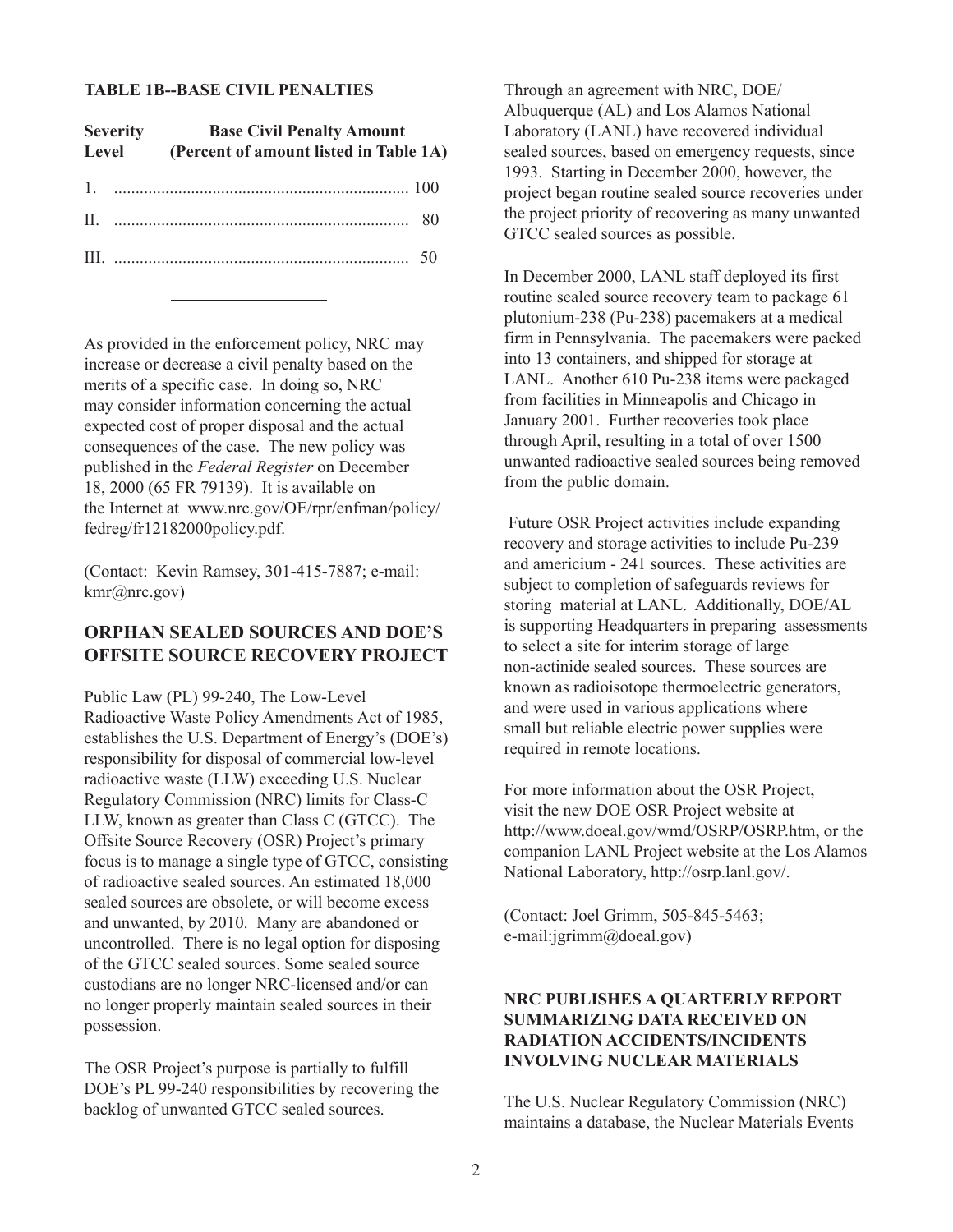Database (NMED) of incidents and accidents (events) involving the use of radioactive material. NRC' s material licensees and Agreement States report the events to NRC. Agreement States receive reports of events from their licensees and subsequently submit event reports to NRC so that data can be aggregated on a national level. One reason for NRC collecting event data is to identify safety-significant events, determine the cause of the events, and feed back the information to industry and the regulatory community. NRC uses a number of Generic Communications, such as Bulletins, Circulars, Generic Letters, and Information Notices, to alert licensees and others in the industry to actual or potential problems arising from the uses of radioactive material. To supplement this effort and make information more readily available to the industry and the public, NRC has begun publishing a quarterly report (NMED Quarterly Report) that summarizes data reported by quarter and shows the trends in reporting of radiation incidents and accidents involving nuclear materials. The NMED Quarterly Report can be accessed via the NMED web page at http://nmed.inel.gov. Hard copies of the Quarterly Report can be obtained by contacting Samuel Pettijohn (see below).

The Quarterly Report contains data on: (1) personnel overexposures; (2) medical misadministrations; (3) releases of material (contamination); (4) loss of control of material; (5) leaking sources; (6) equipment problems; and (7) transportation problems. Data in the NMED Quarterly Report are presented for the current quarter and for a 18-month period (trends), including the current quarter. Data are aggregated by the cause of the event and the type, event, or activity. The NMED Quarterly Report also includes a section that contains observations on cause and corrective actions for a selected number of events determined by NRC review to be ranked as significant from a health and safety perspective.

(Contact: Samuel Pettijohn, 301-415-6822; e-mail:  $\text{slp}(a)$ nrc.gov)

## **PLUTONIUM FUEL PLANT APPLICATION**

The Department of Energy (DOE) is working on several projects to dispose of plutonium that has

been declared surplus to the U.S. nuclear weapons program. The DOE plutonium disposition plan involves a "hybrid" approach, in which three new facilities are proposed for the Savannah River Site in South Carolina. A Pit Disassembly and Conversion Facility is proposed that would convert metallic weapons pits to plutonium oxide powder. A uranium-plutonium mixed oxide (MOX) Fuel Fabrication Facility would convert approximately 25 metric tons (27 tons) of the plutonium oxide into MOX fuel for use in Duke Power's four reactors at the Catawba and McGuire stations. A Plutonium Immobilization Facility would convert approximately 8 metric tons (8.7 tons) of the oxide powder into ceramic cylinders that will be encapsulated in vitrified high-level waste. However, in March 2001, DOE announced that it would suspend funding for the immobilization facility, to reduce the anticipated future-year peak funding requirements.

In 1999, DOE selected Duke Cogema Stone & Webster (DCS) to design, construct ,and operate the MOX Fuel Fabrication Facility. In accordance with the provisions of 10 CFR Part 70, DCS submitted an Environmental Report to NRC in December 2000 and a Construction Authorization Request in February 2001. The Environmental Report supports NRC's development of an Environmental Impact Statement (EIS). A draft EIS is scheduled to be completed in February 2002. The Construction Authorization Request is currently being reviewed by NRC staff. The staff's review of the Construction Authorization Request is scheduled to be completed in September 2002.

More information on NRC's involvement in this project can be found at http://www.nrc.gov/NRC/NMSS/MOX/index.html.

You may also request a copy of NRC's quarterly newsletter on the MOX licensing activity, the "Mixed Oxide Xchange," by sending your request to subscribe@nrc.gov.

(Contact: David Brown, 301-415-5257; e-mail: ddb@nrc.gov)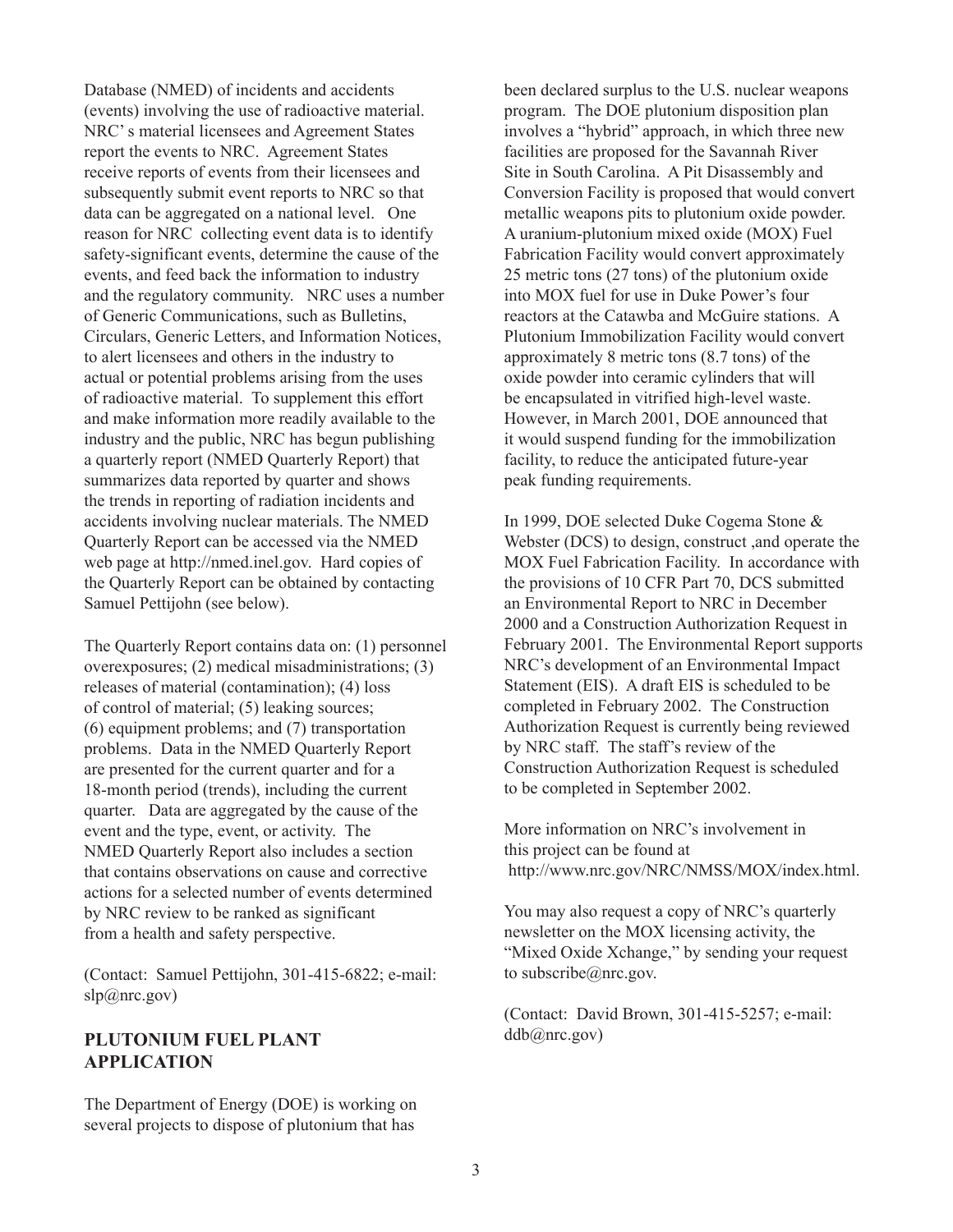## **CONSOLIDATION AND UPDATING OF NMSS' DECOMMISSIONING REGULATORY GUIDANCE**

The U.S. Nuclear Regulatory Commission's (NRC's) Office of Nuclear Material Safety and Safeguards (NMSS), Division of Waste Management, plans to consolidate and update the policy and guidance for NMSS' decommissioning program.

The initial scope of this effort covers all the decommissioning policies and guidance that implement the NMSS decommissioning regulations. Three NUREG volumes have been identified for development, which would review and, to the extent practicable, update/consolidate all existing NMSS decommissioning guidance documents. The project will also include decommissioning technical assistance requests, decommissioning licensing conditions, and all decommissioning generic communications issued over the past several years. The NMSS decommissioning policy and guidance documents will be grouped into the functional categories of: 1) "The General Materials Decommissioning Process"; 2) "Characterization, Survey, and Determination of Radiological Criteria"; and 3) "Financial Assurance, Recordkeeping, and Timeliness." The three NUREG volumes will follow these functional categories.

This guidance consolidation project will follow the guidance consolidation and updating techniques used for the NUREG-1556 series. The goal is to produce consolidated NMSS decommissioning guidance that allows the NRC staff to evaluate information submitted by licensees in a timely, efficient, and consistent manner that protects public health and safety. The project plan was published in the *Federal Register* on May 1, 2001, with a 45-day public comment period, and a public meeting to discuss the plan with stakeholders was held June 1, 2001, at NRC Headquarters.

NMSS has identified a goal of completing drafts of the NUREG volumes by the end of September 2002. To achieve this goal, NMSS plans to begin developing the first NUREG volume in the June/July 2001 time frame. The overall project is scheduled to be completed by the end of September 2003. The updated, consolidated guidance will be available to all users in hardcopy and/or electronic media. Since regulators and licensees will have access to

the same guidance, the expected results are more complete license documents that will expedite the approval process for both applicants and reviewers.

(Contact: Jack D. Parrott, 301-415-6700, e-mail: jdp1@nrc.gov)

# **RADIOACTIVITY OF RADIOIODINE PACKAGES**

The City of New York Office of Radiological Health issued the following Information Notice 2001-02 on February 28, 2001. It is reprinted here to inform the U.S. Nuclear Regulatory Commission and Agreement State licensees of the issue.

# **TO ALL LICENSEES USING RADIOIODINE CAPSULES**

All users of radioidodine capsules must be aware that the desiccant capsules or packets of crystals, packaged with radioiodine capsules to absorb moisture, also absorb iodine and, in turn, become radioactive.

Volatilization of radioiodine from capsules is significant. Approximate data show that the radioactivity absorbed by the dessicant can be on the order of several percent of the activity of the radioiodine capsules themselves. Desiccant capsules or crystals from radioiodine packages must be treated as radioactive waste. They can only be discarded as ordinary waste after a survey shows them to be nonradioactive and indistinguishable from background.

(Contact: Richard Borri, City of New York Office of Radiological Health, 212-676-1583; e-mail: nydh33@rcm.com)

# **CORRECTION OF REGULATORY GUIDE 8.39 ON NRC WEB SITE**

Users of the U.S. Nuclear Regulatory Commission (NRC) Regulatory Guide 8.39, "Release of Patients Administered Radioactive Materials," April 1997, recently identified two errors in the document that is posted on the NRC web site. In Appendix B, Equation B-5 and the corresponding workedout example (Example 2, "Thyroid Cancer") are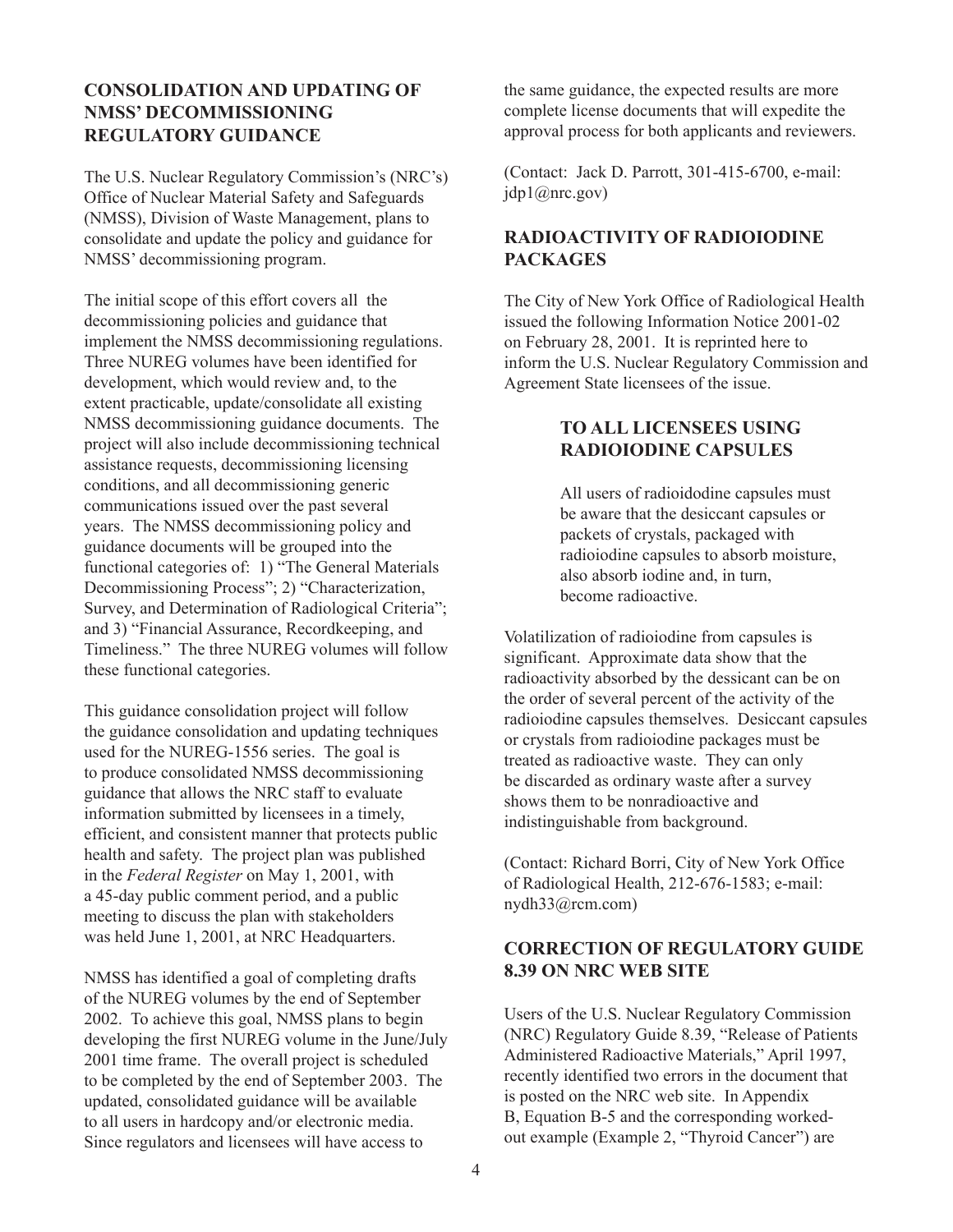both incorrect. When the document was initially posted on the web site it was entered by retyping the original publication. However, this process introduced the two errors noted above. To rectify this matter, NRC has now replaced the defective version with a direct scan of the original publication to ensure the integrity of the document.

(Contact: Stewart Schneider, 301-415-7765; e-mail: sxs4@nrc.gov)

## **GENERIC COMMUNICATIONS ISSUED (FEBRUARY 1, 2001 - APRIL 30, 2001)**

Note that these are only summaries of U.S. Nuclear Regulatory Commission (NRC) generic communications. If one of these documents appears relevant to your needs and you have not received it, please call one of the technical contacts listed below. The Internet address for the NRC library of generic communications is -- www.nrc.gov/NRC/GENACT/ GC/index.html. Please note that this address is casesensitive and must be entered exactly as shown.

## *Information Notices (INs)*

IN 2001-01, "The Importance of Accurate Inventory Controls to Prevent the Unauthorized Possession of Radioactive Material," was issued on March 26, 2001. This notice was issued to all material licensees to alert them to potential hazards associated with inaccurate inventories. In one case, an unsealed source created a significant contamination problem at a small university.

(Contact: Kevin G. Null, Region III, 630-829-9854, e-mail: kgn@nrc.gov)

IN 2001-02, "Summary of Fitness-for-Duty Program Performance Reports for Calendar Years 1998 and 1999," was issued on March 28, 2001. This notice was issued to all nuclear power reactors and all licensees authorized to possess formula quantities of strategic nuclear material. The notice provides lessons learned and summarizes the data submitted by licensees.

(Contact: Garmon West, NRR, 301-415-1044, e-mail: fitnessforduty@nrc.gov)

IN 2001-03, "Incident Reporting Requirements for Radiography Licensees," was issued on April 6, 2001. It was issued to all industrial radiography licensees to provide them with updated guidance on reporting requirements.

(Contact: Brian W. Smith, NMSS, 301-415-5723, e-mail: bws1@nrc.gov)

IN 2001-04, "Neglected Fire Extinguisher Maintenance Causes Fatality," was issued on April 11, 2001. It was issued to all reactor and fuel cycle licensees to alert them to the danger of corrosion in fire extinguishers. On August 25, 2000, an individual in the Netherlands was trying to extinguish a small fire when the fire extinguisher exploded and killed the individual.

#### Contacts<sup>-</sup>

(Naeem Iqbal, NRR, 301-415-3346, e-mail:  $nxi@nrc.gov$ ; (Peter Lee, NMSS, 301-415-8111, e-mail: psl1@nrc.gov); (Paul Lain, NMSS, 301-415-2346, e-mail:  $pwl@nrc.gov$ ; (Charles Petrone, NRR, 301-415-1027, e-mail: cdp@nrc.gov).

(General Contact: Kevin M. Ramsey, NMSS, 301-415-7887, e-mail: kmr@nrc.gov)

# **SELECTED** *FEDERAL REGISTER* **NOTICES**

(February 1, 2001 - April 30, 2001)

"List of Approved Spent Fuel Storage Casks: NAC-UMS Revision (Direct final rule; confirmation of effective date)," 66 FR 10569, February 16, 2001.

(Contact: Keith K. McDaniel, 301-415-5252 ; e-mail: kkm@nrc.gov)

 "List of Approved Spent Fuel Storage Casks: TN-32 Revision (Direct final rule; confirmation of effective date)," 66 FR 10569, February 16, 2001.

(Contact: Roger W. Broseus, 301-415-7608; e -mail: rwb@nrc.gov)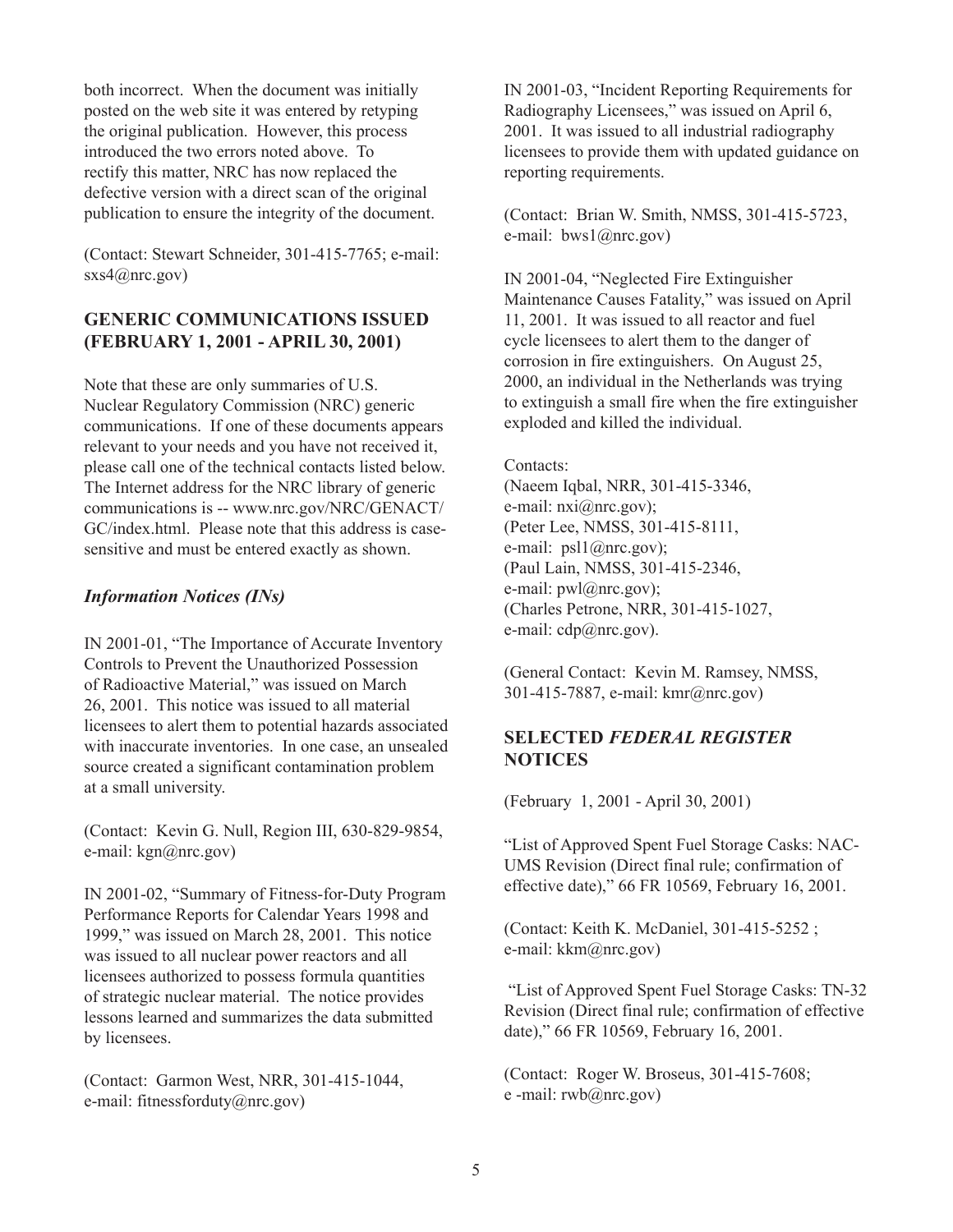"List of Approved Spent Fuel Storage Casks: VSC-24 Revision (Direct Final Rule)." 66 FR 13407, March 6, 2001.

(Contact: Stan Turel, 301-415-6234; e-mail: spt@nrc.gov)

"List of Approved Spent Fuel Storage Casks: HI-STAR 100 Revision (Direct Final Rule)." 66 FR 14483, March 13, 2001.

(Contact: Stan Turel, 301-415-6234; e-mail:  $spt(\omega$ nrc.gov)

## *PROPOSED RULES*

"List of Approved Spent Fuel Storage Casks: VSC-24 Revision," 66 FR 13459, March 6, 2001.

(Contact: Stan Turel, 301-415-6234; e-mail:  $spt(\omega$ nrc.gov)

"List of Approved Spent Fuel Storage Casks: HI-STAR 100 Revision," 66 FR 14503, March 13, 2001."

(Contact: Stan Turel, 301-415-6234; e-mail:  $spt(\omega$ nrc.gov)

"Changes to Adjudicatory Process," 66 FR 19610, April 16, 2001.

(Contact: Gary S. Mizuno, 301-415-1639; e-mail: gsm@nrc.gov)

## *OTHER NOTICES*

"Prairie Island Coalition; Denial of Petition for Rulemaking," 66 FR 9605, February 6, 2001.

(Contact: Gordon Gundersen, 301-415-6195; e-mail: geg1@nrc.gov)

"Notice of Availability of final NUREG-1556, Vol. 20, 'Consolidated Guidance about Materials Licenses: Guidance about Administrative Licensing Procedures.'" 66 FR 9393, February 7, 2001.

(Contact: Carrie Brown, 301-415-8092; e-mail:  $\exp(a)$ nrc.gov)

"Notice of Availability of final NUREG-1556, Vol. 16, 'Consolidated Guidance about Materials Licenses: Program-Specific Guidance about Licenses Authorizing Distribution to General Licensees.'" 66 FR 9393, February 7, 2001.

(Contact: Carrie Brown, 301-415-8092; e-mail: cxb@nrc.gov)

"Notice of Availability of final NUREG-1556, Vol. 12, 'Consolidated Guidance about Materials Licenses: Program-Specific Guidance about Possession Licenses for Manufacturing and Distribution.'" 66 FR 9393, February 7, 2001.

(Contact: Carrie Brown, 301-415-8092; e-mail: cxb@nrc.gov)

"Notice of Availability of final NUREG-1556, Vol. 10, 'Consolidated Guidance about Materials Licenses: Program-Specific Guidance about Master Materials Licenses.'" 66 FR 9394, February 7, 2001.

(Contact: Carrie Brown, 301-415-8092; e-mail: cxb@nrc.gov)

"United Plant Guard Workers of America; Denial of Petition for Rulemaking," 66 FR10839, February 20, 2001. (Contact: Merri Horn, 301-415-8126; e-mail:

"Proposed Revision of the NRC Enforcement Policy," 66 FR 14224, March 9, 2001.

mlh $1$ ( $\widehat{a}$ ) and  $\widehat{a}$ ( $\widehat{a}$ )  $\widehat{b}$ 

(Contact: Nick Hilton, 301-415-2741; e-mail: ndh@nrc.gov)

"Issuance of Regulatory Guide 3.72, "Guidance for Implementation of 10 CFR 72.48 Changes, Tests, and Experiments,'' 66 FR 17586, April 2, 2001.

(Contact: C.P. Jackson, 301-415-2947; e-mail: cpj@nrc.gov)

"Gammatron, Inc.; Denial of Petition for Rulemaking (PRM-30-64)," 66 FR 20099, April 19, 2001.

(Contact: Clark Prichard, 301-415-6203; e-mail: cwp@nrc.gov)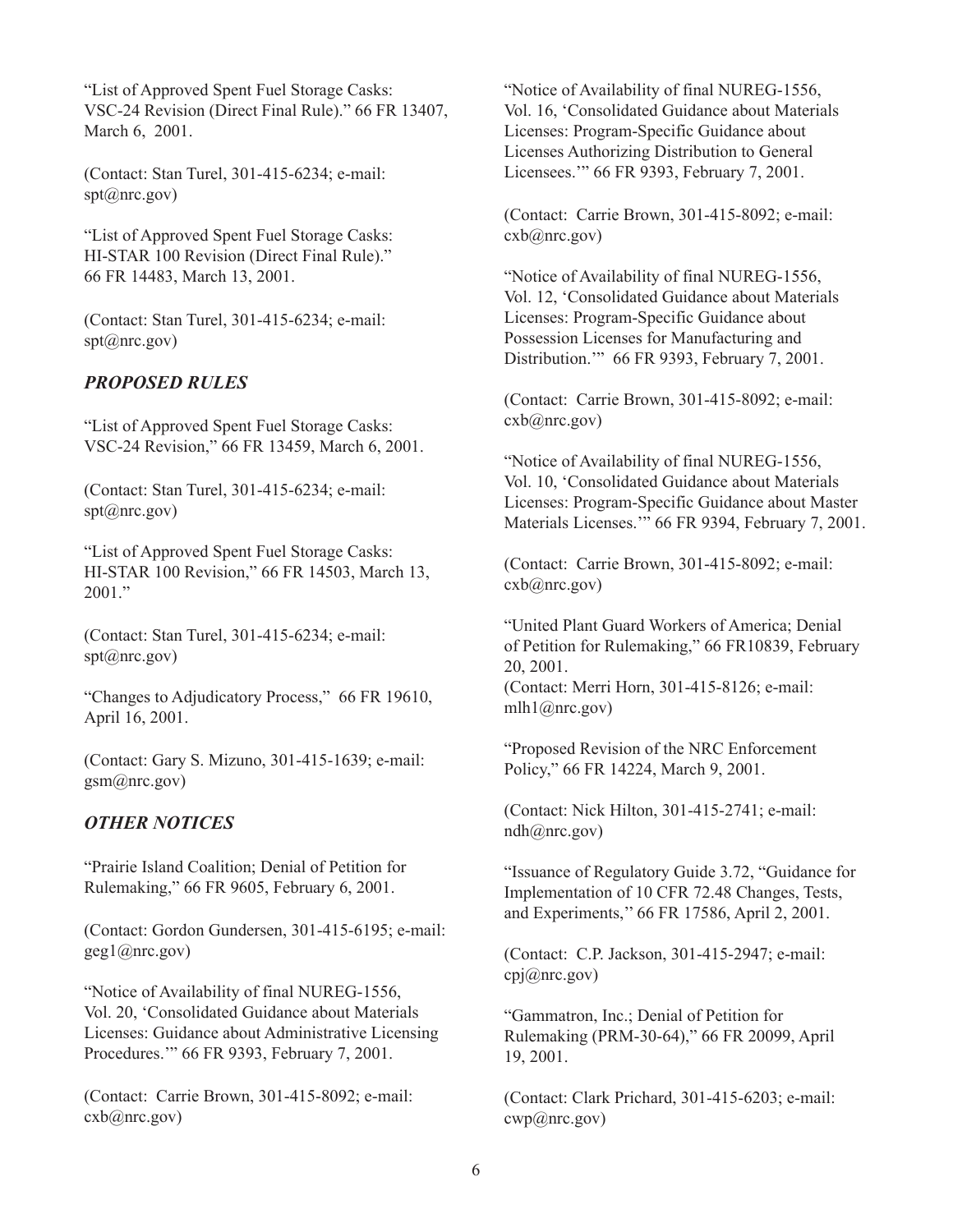"American College of Nuclear Physicians and the Society of Nuclear Medicine; Denial of Petition for Rulemaking (PRM-35-16)," 66 FR 20214, April 20, 2001.

(Contact: Catherine Haney, 301-415-6825; e-mail: cxh@nrc.gov)

"Standard Review Plan for the Gaseous Diffusion Plants, NUREG-1671; Notice of Availability for Review and Comment." 66 FR 20694, April 24, 2001.

(Contact: Bill Gleaves, 301-415-5848; e-mail:bcg@nrc.gov)

(General Contact: Paul Goldberg, 301-415-7842; e-mail: pfg@nrc.gov)

# **SIGNIFICANT ENFORCEMENT ACTIONS**

Detailed information about these enforcement actions can be accessed via the U. S. Nuclear Regulatory Commission's (NRC's) homepage [http://www.nrc.gov/OE/]. Click on "Enforcement Actions." Cases are listed alphabetically. To access the complete enforcement action, click on the highlighted text after the name of the case.

## *Gauge*

## **Moisture Protection System Analysis, Inc., McLean, Virginia**, EA 98-213

On April 2, 2001, an Order Imposing a Civil Monetary Penalty in the amount of \$5500 was issued. The action was based on a Notice of Violation and Proposed Imposition of Civil Penalty (Notice), in the amount of \$5500, that was issued on April 30, 1998, for failure to maintain licensed material, facilities, and records available for inspection as required by 10 CFR 30.52.

#### **Gilmore & Associates, Inc., New Britain, Pennsylvania**, EA 01-010

On February 13, 2001, a Notice of Violation was issued for a Severity Level III violation involving the licensee's failure to maintain control and

constant surveillance of licensed material [a portable gauge containing 296 megabecquerel (8 millicuries) of cesium-137 and americium-241] in an unrestricted area.

## *Medical*

## **Central Michigan Community Hospital, Mt. Pleasant, Michigan**, EA 99-005

On April 2, 2001, a Notice of Violation was issued for a willful Severity Level III violation involving the use of byproduct material (technetium-99m) by an unqualified individual who was not under the supervision of an authorized user.

#### **Sibley Memorial Hospital, Washington, DC**, EA 00-245

On February 26, 2001, a Notice of Violation was issued for a Severity Level III violation involving failure of the licensee's quality management program to include an adequate written procedure to meet the objective that each administration of byproduct material or radiation from byproduct material is in accordance with a written directive.

## **Biomedical Scanning Services, Inc., St. Louis, Missouri**, EA 00-288

On February 21, 2001, a Notice of Violation and Proposed Imposition of Civil Penalty in the amount of \$8800 was issued for a Severity Level II problem involving deliberate violations. These included: (1) delivery of byproduct material without an authorized individual present; (2) delivery of byproduct material to an address not authorized on the license; and (3) providing inaccurate and incomplete information to NRC.

#### **Medical X-Ray Center, P.C., Sioux Falls, South Dakota**, EA 01-018

On February 15, 2001, a Notice of Violation was issued for a Severity Level III violation involving the failure to control and maintain constant surveillance of licensed material (Iridium-192 brachytherapy sources) that was in a controlled or unrestricted area and not in storage.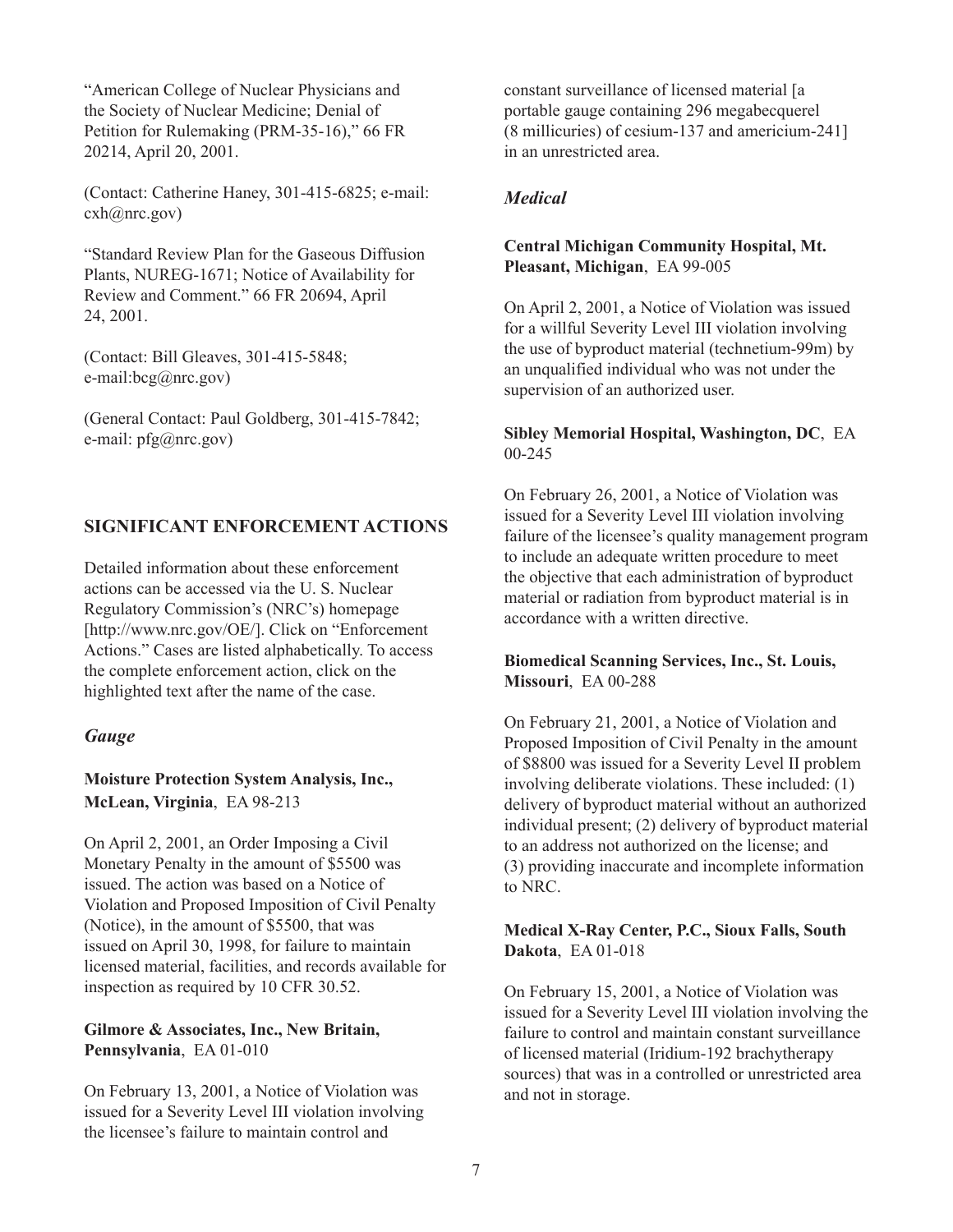#### **District Health Partners, L.P., Washington, DC**, EA 01-020

A Notice of Violation was issued on March 22, 2001, for a Severity Level III violation involving the failure of the licensee's quality management program to include a written procedure to ensure that brachytherapy applicators were adequately secured, during treatment, so that the intended treatment site received the prescribed exposure treatment and other sites received the planned dose.

## *Radiography*

#### **Alaska Industrial X-Ray, Inc., Anchorage, Alaska**, EA 01-015 and EA 01-016

On April 25, 2001, a Notice of Violation was issued for two Severity Level III violations. The first violation involved the deliberate failure to assure that two qualified radiography personnel were present during radiographic operations. Although a civil penalty would normally be proposed for this case, NRC exercised enforcement discretion in accordance with Section VII.B.6 of the Enforcement Policy and refrained from issuing a civil penalty because the violation would not have been identified had the involved radiographer not voluntarily provided information during the investigation. The second violation involved the failure of a radiographer's assistant to wear an alarm ratemeter while involved in radiographic operations.

#### **Bayou Inspection Services, Inc., Amelia, Louisiana,** EA 00-297

On April 2, 2001, a Notice of Violation and Proposed Imposition of Civil Penalty in the amount of \$5500 was issued for a Severity Level III problem involving a willful failure to notify NRC before conducting industrial radiography operations in offshore waters (i.e., failure to file NRC Form 241) and a willful failure to obtain an exemption from NRC for the use of pipeliner radiography devices in offshore waters.

#### **Gulf Coast International Inspection, Inc., Houma, Louisiana,** EA 00-293 and EA 00-294

On March 27, 2001, a Notice of Violation and Proposed Imposition of Civil Penalty in the amount of \$5500 was issued for two Severity Level III violations. The first violation was assessed the full civil penalty and involved the licensee's willful failure to post radiation and high- radiation areas, as required, before conducting radiographic operations. The second violation involved the failure of a radiographer to wear an alarming ratemeter when conducting radiographic operations.

#### **Global X-Ray & Testing Corporation, Morgan City, Louisiana,** EA 00-272

On March 8, 2001, a Notice of Violations and Proposed Imposition of Civil Penalty in the amount of \$5500 was issued for two Severity Level III violations. The first violation (assessed the full penalty) involved the failure to use pipeliner radiography devices in a manner described in a 1999 exemption granted by NRC. The second violation involved the failure to perform radiation surveys, after radiographic exposures using pipeliner radiography devices.

## **Law Engineering and Environmental Services, Inc., Dorado, Puerto Rico,** EA 00-302 and EA 00-304

On January 24, 2001, a Notice of Violation was issued for a Severity Level III problem and a Severity Level III violation involving an event that occurred during a radiography source exchange. The Severity Level III problem involved: (1) failure to survey; (2) failure to follow procedures in accordance with manufacturer's instructions; (3) failure to receive proper training before use; and (4) failure to perform required visual and operability check before using the source changer. The Severity Level III violation involved the Radiographer's and Radiation Safety Officer's failures to stop activities and read the survey meter on the sourcing of the alarm ratemeter.

#### **Accurate NDE & Inspection, LLC, Opelousas, Louisiana,** EA 00-300

On January 11, 2001, a Notice of Violation was issued for a Severity Level III violation involving the failure of Accurate NDE & Inspection, a licensee of the State of Louisiana, to file NRC Form 591, "Report of Proposed Activities in Non-Agreement State," before conducting radiographic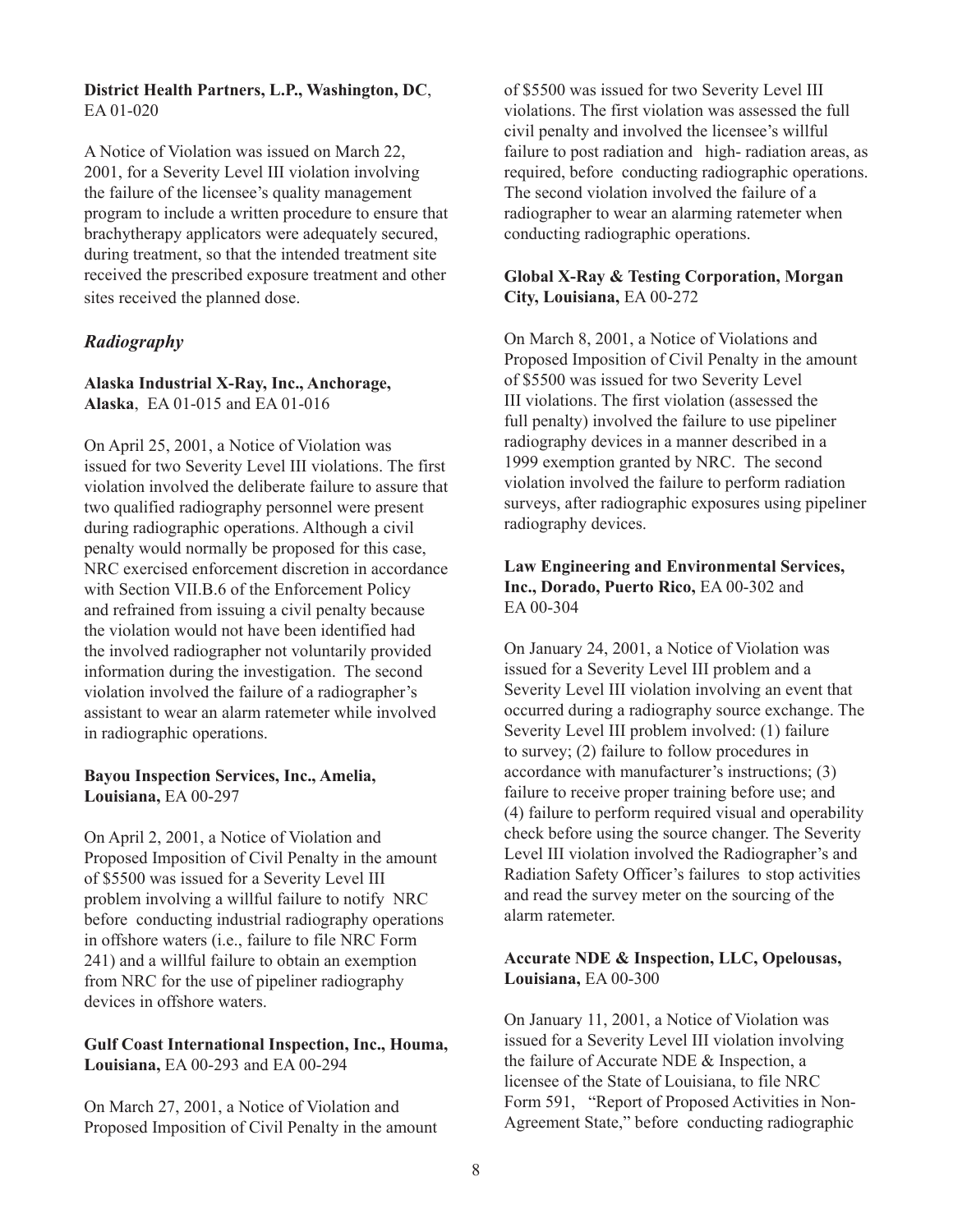operations using iridium-192 on off-shore oil/gas platforms in waters off the Gulf of Mexico in areas of Federal jurisdiction.

## *Well-Logging*

#### **Perf-O-Log, Inc., Lafayette, Louisiana**, EA 01-060

On April 10, 2001, a Notice of Violation was issued for a Severity Level III violation based on Perf-O-Log, Inc., a State of Louisiana Licensee, conducting well logging operations using americium-241/ beryllium sealed sources in offshore waters without filing a Form 241, "Report of Proposed Activities in Non-Agreement State," with NRC.

#### **Weatherford International, Inc., Houma and Broussard, Louisiana**, EA 01-030

On February 5, 2001, a Notice of Violation was issued for a Severity Level III violation involving the failure of Weatherford International, Inc., a licensee of the State of Louisiana, to file NRC Form 241, "Report of Proposed Activities in Non-Agreement State," before conducting well logging operations using americium-241/beryllium sealed sources in offshore waters in areas of Federal jurisdiction.

## *Other*

**Griffith Electric Company, Trenton, New Jersey**, EA 01-114

On May 4, 2001, a Notice of Violation was issued for a Severity Level III violation involving the transfer of licensed byproduct material (EXIT signs containing tritium) without a specific license.

#### **Idaho State University, Pocatello, Idaho,** EA 01-081

On April 5, 2001, a Notice of Violation was issued for a Severity Level III violation involving the failure to control and maintain constant surveillance over licensed material [55 megabecquerel (1.5 millicuries) of iodine-125] that was in a controlled area.

## *Republished from previous issue with addendum*

**National Institutes of Health, Bethesda, Maryland,** EA 01-001

On January 17, 2001, a Notice of Violation was issued for a Severity Level III violation involving the licensee's failure to make surveys that were necessary to assure compliance with the regulations that limit radiation exposure to the skin of a minor to 50 millisievert (5 rem). The violation resulted from an August 8, 2000, contamination incident, at the facility, that resulted in an unplanned exposure to a minor who was a student working at the National Institutes of Health as an intern. Addendum: Although the regulatory limit was not exceeded in this case, a substantial potential for an overexposure existed.

(Contact: Sally Merchant, 301-415-2747; e-mail: slm2@nrc.gov)

## **SIGNIFICANT EVENTS**

The U.S. Nuclear Regulatory Commission (NRC) is providing summaries of these events to inform licensees of conditions they may encounter and of actions that may be taken to deal with them.

*Event 1:* Possible overexposure to a radiographer from Quality Inspection Services, Inc.

*Date and Place:* February 16, 2001; Jacksonville, Florida.

*Nature and Probable Consequences:* The licensee reported a possible overexposure to a radiographer. After a radiography shot, the source was reeled into what was thought to be a locked, shielded, and fully retracted position. The radiographers were using an AEA Technology camera (model 660-B) with an iridium-192 source containing an activity of 2.15 terebecquerels (58 curies). The radiographers failed to perform an adequate survey of the camera. The two radiographers involved proceeded in front of the camera to set up the next shot, taking less than 5 minutes. When they went to unlock the source, they realized that it was not locked and noticed the survey meter was off scale. They exited the area and fully retracted the source. Both pocket dosimeters were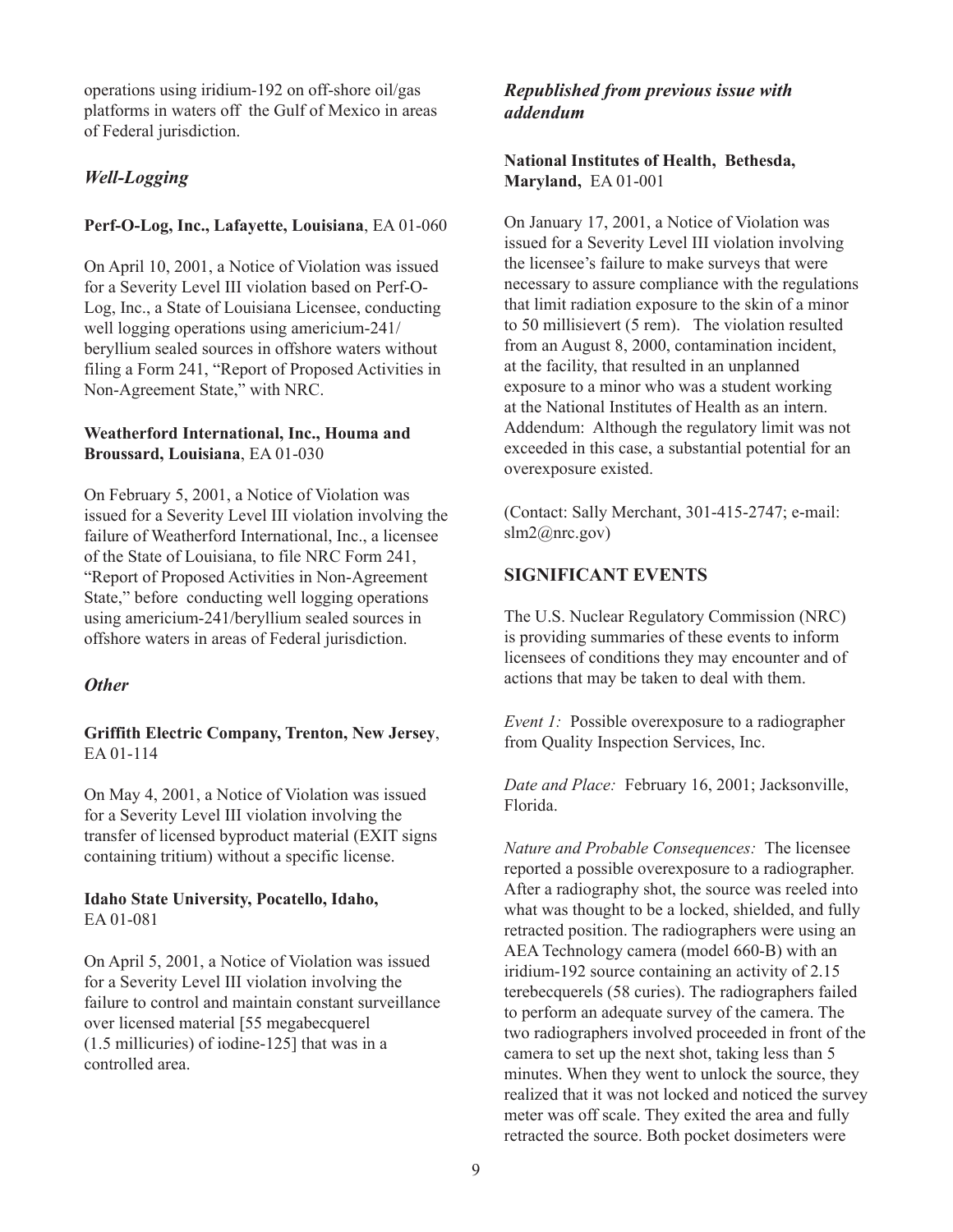off scale. One radiographer's alarming ratemeter was turned off and the other radiographer's alarming ratemeter had a low battery and did not give an audible alarm. Film badges for the two radiographers showed exposures of 2.9 and 39.2 centigray (rad). The individual whose badge showed the highest exposure has had blood drawn for analysis and results are pending. In addition, the licensee conducted a re-enactment of the event. The Florida Bureau of Radiation Control has discussed the event with the licensee and has suggested the use of cytogenetic testing for evaluating the radiographer's exposure. The company that processes the dosimetry has been asked to recheck the film badge results.

#### *Actions Taken To Prevent Recurrence*

*State Agency:* The Florida Bureau of Radiation Control conducted an on-site investigation to verify the circumstances of the event, the cause for the event, and the actions taken by the licensee. This event is currently under review.

*Event 2:* Unintended dose to an embryo/fetus, involving the administration of iodine-131(I -131) to a pregnant female patient at Waterbury Hospital, Waterbury, Connecticut.

*Date and Place:* August 30, 2000; Waterbury Hospital; Waterbury, Connecticut.

*Nature and Probable Consequences:* The licensee reported that a female patient who had been administered 0.45 gigabecquerel (GBq)(12.15 millicurie) (mCi) of iodine-131, for hyperthyroidism, on August 30, 2000, had been pregnant at the time of administration. The patient was asked before the administration whether she was pregnant, and she stated that she was not. On January 18, 2001, the licensee was notified by the patient's family physician that the patient had in fact been pregnant at the time of the administration. An ultrasound performed on January 26, 2001, determined that conception had occurred on or about June 17, 2000. The licensee had followed its Quality Management Program (QMP) procedures with respect to asking the patient if she were pregnant. The QMP procedures did not require a pregnancy test at the time of the administration. The licensee calculated that this event resulted in a dose of 3.2 centigray (cGy)(rad) to the fetal whole body

and 10,300 cGy (rad) to the fetal thyroid gland. The licensee also calculated a dose of 2 milligray (200 millirad), to the fetal whole body, from an administration of 0.32 GBq (8.6 mCi) of I-131, that occurred on June 8, 2000. The licensee referred the patient to the University of Connecticut Health Sciences Center OB/GYN and Genetic Counseling Center. NRC contracted a medical consultant to review this event and provide an assessment of the radiation dose received by the embryo/fetus. The consultant stated that the licensee's dose estimates are within the expected range of values. Because of many uncertainties and unknowns, the consultant was unable to state specific deterministic effects to the fetus from this event. The baby was born on March 16, 2001, and tests indicated that the baby is not hypothyroid at this time.

#### *Actions Taken To Prevent Recurrence*

*Licensee:* On December 14, 2000, the licensee's Radiation Safety Committee revised the QMP to establish a policy of administering a pregnancy test to all female patients between the ages of 10 and 55 years old within 24 hours before the administration of all therapeutic radiopharmaceuticals, including diagnostic quantities of I-131 in excess of 7.44 megabecquerel (200 mCi).

*NRC:* NRC conducted an inspection on February 8, 2001. The inspection was limited to a review of the administration of iodine-131 to the pregnant patient. Within the scope of this inspection, no violations were identified.

*Event 3:* Skin contamination incident involving yttrium-90 at PerkinElmer Life Sciences, Billerica, Massachusetts.

*Date and Place:* December 4, 2000; PerkinElmer Life Sciences; Billerica, Massachusetts.

*Nature and Probable Consequences:* The licensee reported an event that resulted in one employee receiving greater than 50 centisievert (rem) to the skin. The event occurred when the employee was remotely transferring 3 milliliters (.102 oz) of yttrium-90, with an activity of 129.5 gigabecquerel (3.5 curies), in a vial, from a shielded dispensing container, to a transfer lead container. This transfer occurred within a biosafety hood. The remote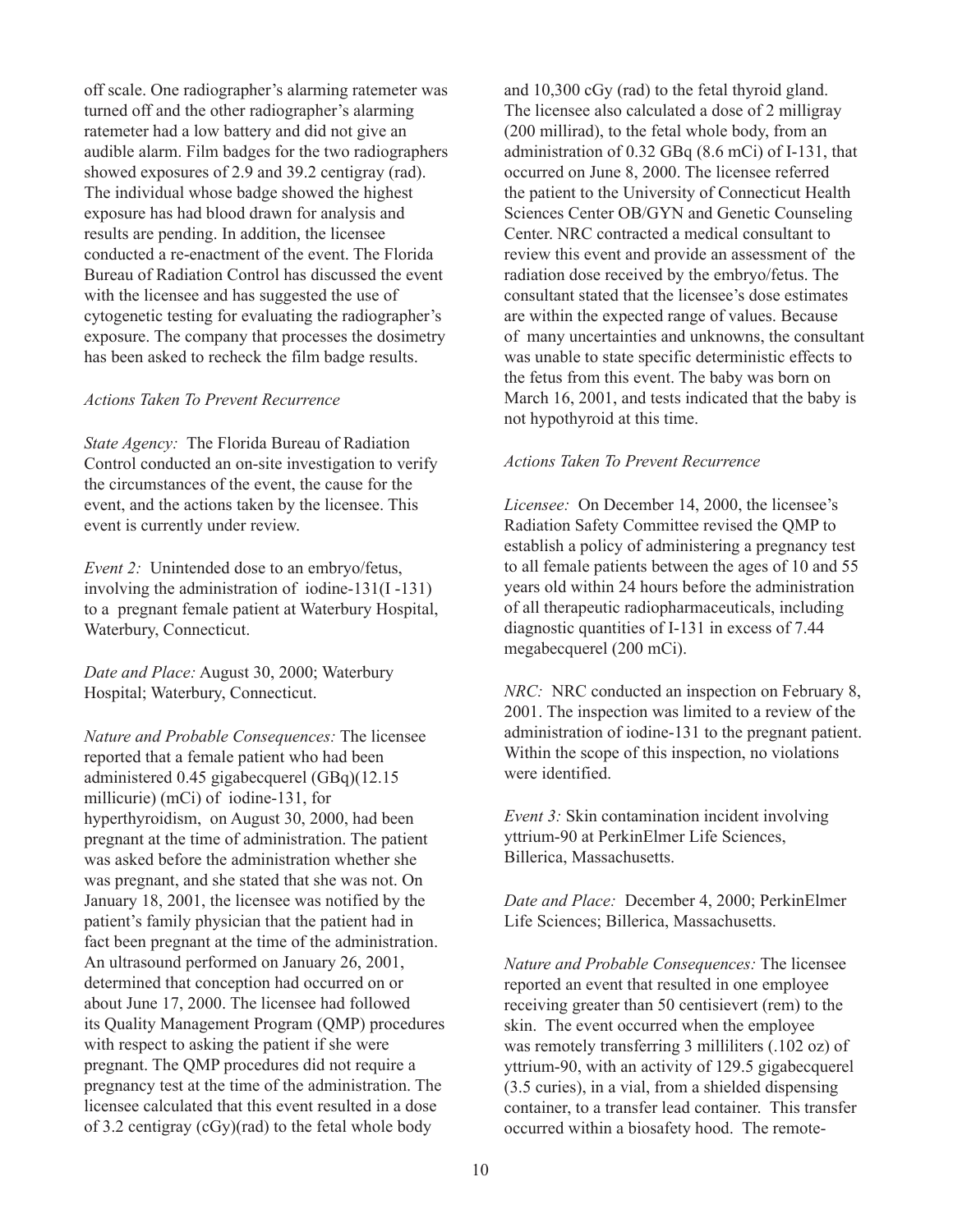handling device grips the vial by the cap. During the transfer, the vial separated from the cap and fell to the floor of the biosafety hood, causing the material to be splashed on the employee. The employee immediately contacted the on-site Radiation Safety Officer. The employee then returned to the hood and hand-placed the vial into the intended transfer lead container. The employee then removed protective clothing, further contaminating his/her skin. Decontamination efforts were difficult because of saturated detectors. The employee was instructed to shower, which effected removal of much of the contamination. Dose reconstruction and calculations for the employee show that the highest affected area of skin was located underneath the employee's chin, which received 240 rads (27.2 microcuriehours). The commited effective dose equivalent was 50 microsieverts (5 millirem). There were no observable effects on the skin.

#### *Actions Taken to Prevent Recurrence*

*Licensee:* All individuals transferring an yttrium-90 lot will wear a face shield. A movable shield and splash protector have been installed inside the processing hood. Rubber pads have been installed inside the lead-shielding containers to hold the lot bottle in place while capping operations are performed. An operational step was added to verify tightness of vial cap. Staff has been retrained on how to ensure that unshielded vials are properly handled; how to evacuate from a spill zone; how to monitor correctly when high radiation levels are present; how to report and document perceived defects in operations; and how to initiate personnel decontamination before taking any other action. The licensee is currently considering long-term solutions such as replacing the lot vial and redesigning the entire yttrium-90 operation.

*State Agency:* The Commonwealth of Massachusetts Radiation Control Program (MARCP) performed special inspections on December 6, 2000, and January 24, 2001, to determine the sequence of events and to combine eye-witness accounts with measurement data. The MARCP determined that deficiencies in process and engineering controls had not been adequately addressed and has issued a Notice of Violation.

*Event 4:* Industrial radiographer exceeded the annual exposure limit at Pacific Technical Industries, Bellevue, Washington.

*Date and Place:* September 27, 2000; Pacific Technical Industries; Bellevue, Washington.

*Nature and Probable Consequences:* The licensee reported that an industrial radiographer exceeded the annual exposure limit of 5 centisievert (rem). The licensee was notified by the dosimetry service on September 27, 2000, that the radiographer had received 4.3 centisievert (rem) through August 2000. On October 26, 2000, the State of Washington Department of Health mailed copies of NRC Information Notice 2000-15, entitled: "Recent Events Resulting in Whole-Body Exposures Exceeding Regulatory Limits," to all radiography licensees. On receipt of the Information Notice, the licensee was prompted to review the radiographer's daily pocket dosimeter records and at that time determined that the total dose was already likely to be 5.1 centisievert (rem). The radiographer was immediately reassigned to non-radiation work; the dosimeter was sent for processing; and the Department of Health was notified. On December 7, 2000, the licensee reported the results of the dosimetry as received from the dosimetry service. The radiographer had received 5.217 centisievert (rem). The licensee indicated that the radiographer had received more exposure than usual because of a heavy workload in confined spaces, such as tanks and other vessels, where getting in and out was difficult or even hazardous. The relatively short exposure times involved led the radiographer to remain in the confined spaces, but as far away as practical from the source and crank handle. The isotope involved was curie amounts of iridium -192.

#### *Actions Taken to Prevent Recurrence*

*Licensee:* The licensee's corrective actions to prevent recurrence will include daily tabulation of pocket dosimeter readings when the regular dosimetry shows the individual is within 20 percent of the exposure limit. The licensee will also seek opportunities to more broadly distribute the radiation- related workload among qualified staff.